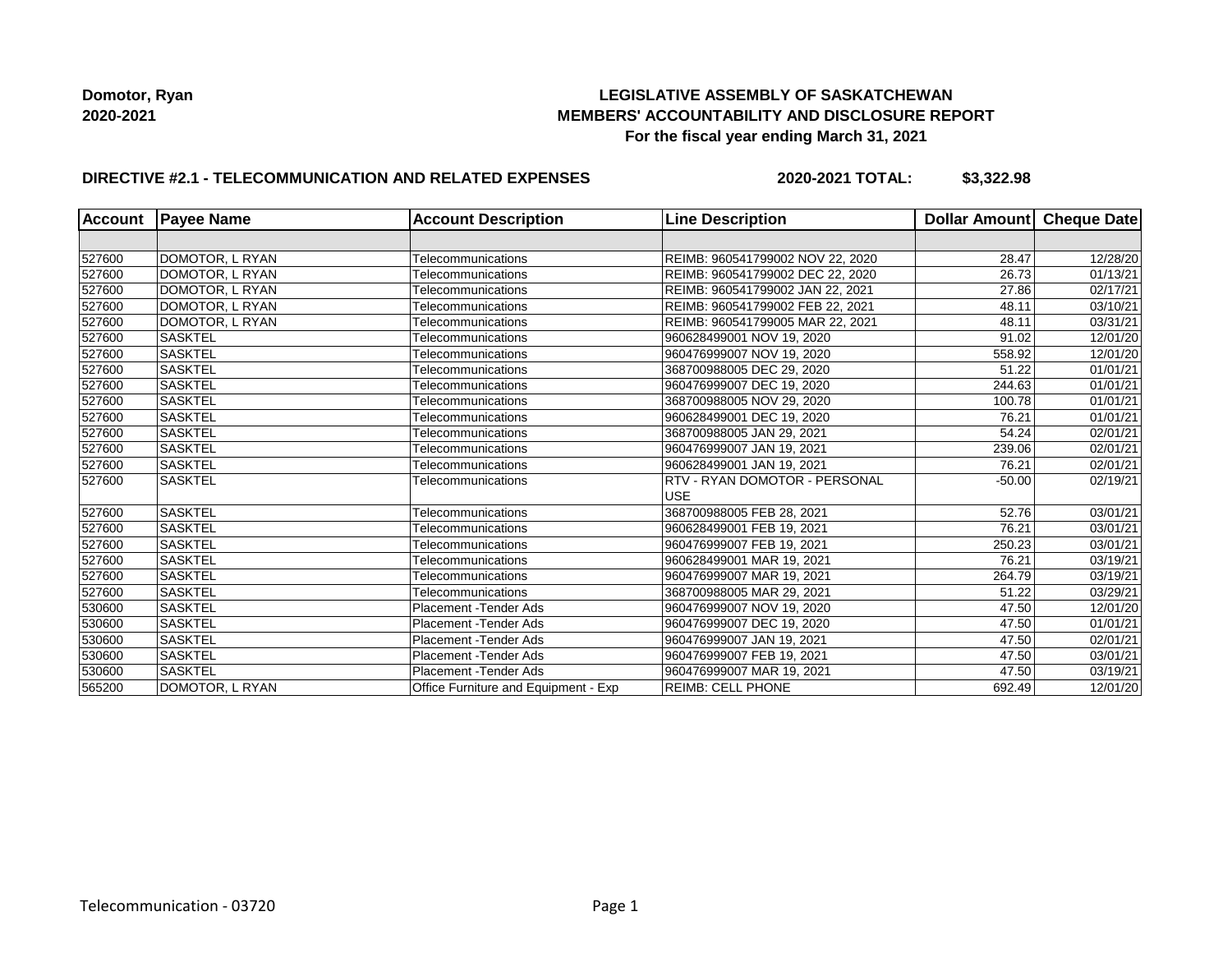# **LEGISLATIVE ASSEMBLY OF SASKATCHEWAN MEMBERS' ACCOUNTABILITY AND DISCLOSURE REPORT For the fiscal year ending March 31, 2021**

#### **DIRECTIVE #3.1 - MLA TRAVEL AND LIVING EXPENSES**

**2020-2021 TOTAL: \$20,662.22**

| <b>Account</b> | <b>Payee Name</b>              | <b>Account Description</b>  | <b>Line Description</b>                      | Dollar Amount | Cheque Date |
|----------------|--------------------------------|-----------------------------|----------------------------------------------|---------------|-------------|
|                |                                |                             |                                              |               |             |
| 541900         | <b>ANDROS ENTERPRISES LTD.</b> | Elected Rep - Travel        | NOV 2020 MLA REGINA<br><b>ACCOMMODATION</b>  | 2,580.00      | 11/06/20    |
| 541900         | ANDROS ENTERPRISES LTD.        | Elected Rep - Travel        | DEC 2020 MLA REGINA<br><b>ACCOMMODATION</b>  | 1,340.00      | 11/26/20    |
| 541900         | <b>ANDROS ENTERPRISES LTD.</b> | <b>Elected Rep - Travel</b> | JAN 2021 MLA REGINA<br><b>ACCOMMODATION</b>  | 1,340.00      | 12/30/20    |
| 541900         | ANDROS ENTERPRISES LTD.        | Elected Rep - Travel        | FEB 2021 MLA REGINA<br><b>ACCOMMODATION</b>  | 1,340.00      | 01/26/21    |
| 541900         | ANDROS ENTERPRISES LTD.        | Elected Rep - Travel        | MAR 2021 MLA REGINA<br><b>ACCOMMODATION</b>  | 1,340.00      | 02/25/21    |
| 541900         | DOMOTOR, L RYAN                | <b>Elected Rep - Travel</b> | NOV 2020 MLA REGINA<br>ACCOMMODATION         | 199.00        | 11/12/20    |
| 541900         | DOMOTOR, L RYAN                | <b>Elected Rep - Travel</b> | MLA TRAVEL OCT 28- NOV 13, 2020              | 1,198.55      | 11/18/20    |
| 541900         | DOMOTOR, L RYAN                | Elected Rep - Travel        | DEC 2020 MLA REGINA<br><b>ACCOMMODATION</b>  | 11.94         | 11/26/20    |
| 541900         | DOMOTOR, L RYAN                | Elected Rep - Travel        | MLA TRAVEL NOV 17-27, 2020                   | 2,139.86      | 12/08/20    |
| 541900         | DOMOTOR, L RYAN                | Elected Rep - Travel        | MLA TRAVEL DEC 1-13, 2020                    | 1,339.25      | 12/28/20    |
| 541900         | DOMOTOR, L RYAN                | <b>Elected Rep - Travel</b> | DEC 2020 MLA REGINA<br><b>ACCOMMODATION</b>  | 79.89         |             |
| 541900         | DOMOTOR, L RYAN                | Elected Rep - Travel        | MLA TRAVEL DEC 16-31, 2020                   | 646.25        | 01/13/21    |
| 541900         | DOMOTOR, L RYAN                | Elected Rep - Travel        | MLA TRAVEL JAN 4-15, 2021                    | 1,018.83      | 01/26/21    |
| 541900         | DOMOTOR, L RYAN                | Elected Rep - Travel        | JAN 18-31, 2021 MLA TRAVEL                   | 648.44        | 02/08/21    |
| 541900         | DOMOTOR, L RYAN                | Elected Rep - Travel        | JAN 2021 MLA REGINA<br><b>ACCOMMODATIONS</b> | 40.82         |             |
| 541900         | DOMOTOR, L RYAN                | Elected Rep - Travel        | MLA TRAVEL FEBRUARY 1 - 15, 2021             | 944.40        | 02/18/21    |
| 541900         | DOMOTOR, L RYAN                | Elected Rep - Travel        | FEB 2021 MLA REGINA<br><b>ACCOMMODATION</b>  | 29.26         |             |
| 541900         | DOMOTOR, L RYAN                | Elected Rep - Travel        | MLA TRAVEL FEB 16-25, 2021                   | 1,412.07      | 03/04/21    |
| 541900         | DOMOTOR, L RYAN                | Elected Rep - Travel        | MLA TRAVEL FEB 28- MAR 12, 2021              | 1,848.71      | 03/18/21    |
| 541900         | DOMOTOR, L RYAN                | Elected Rep - Travel        | MAR 2021 MLA REGINA<br><b>ACCOMMODATION</b>  | 39.13         | 03/26/21    |
| 541900         | DOMOTOR, L RYAN                | Elected Rep - Travel        | MLA TRAVEL MAR 16-31, 2021                   | 1,125.82      | 03/31/21    |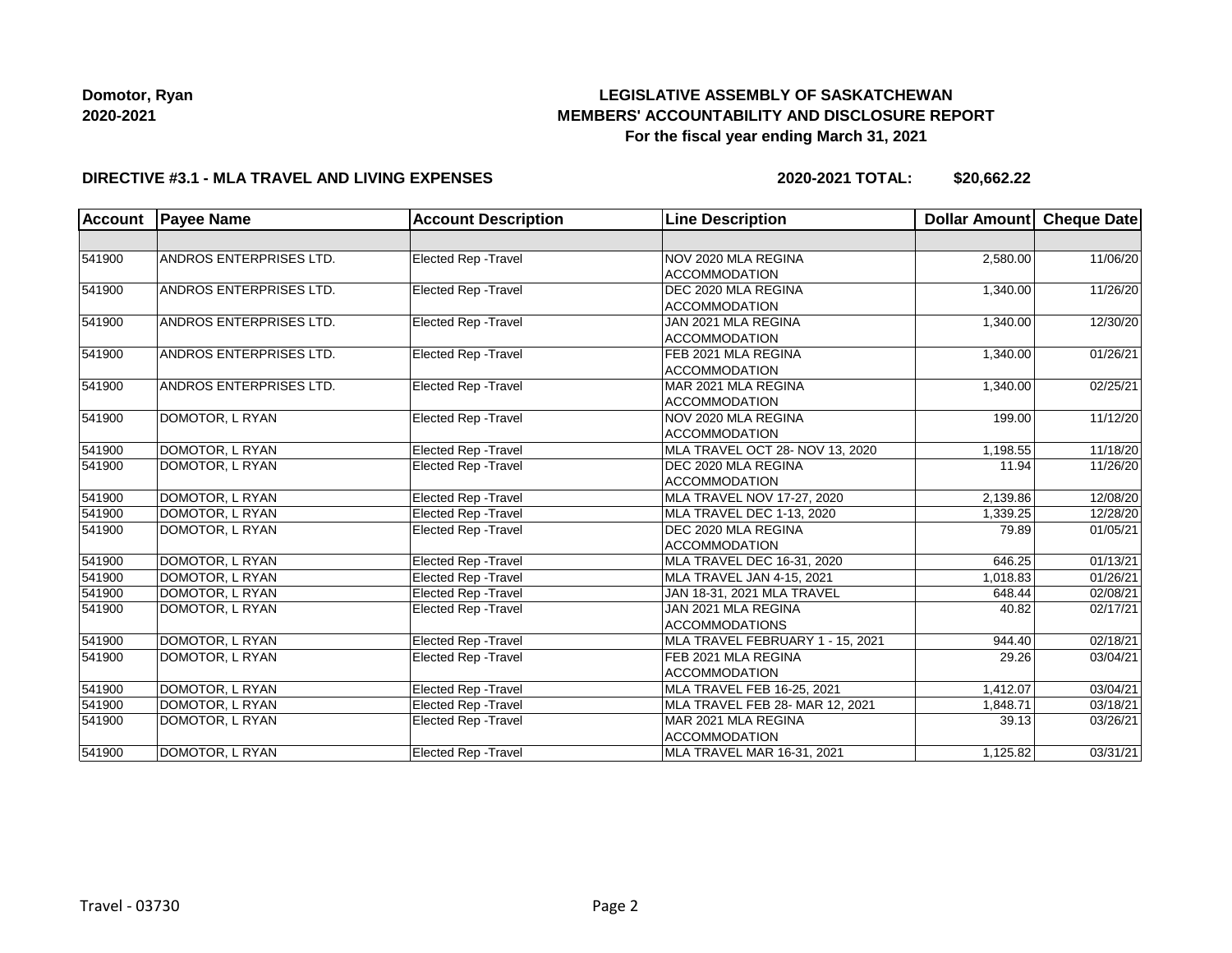

# **LEGISLATIVE ASSEMBLY OF SASKATCHEWAN MEMBERS' ACCOUNTABILITY AND DISCLOSURE REPORT For the fiscal year ending March 31, 2021**

#### **DIRECTIVE #4.1 - CONSTITUENCY SERVICE EXPENSES**

**2020-2021 TOTAL: \$32,162.95**

| <b>Account</b> | <b>Payee Name</b>                                             | <b>Account Description</b>                | <b>Line Description</b>               | Dollar Amount Cheque Date |          |
|----------------|---------------------------------------------------------------|-------------------------------------------|---------------------------------------|---------------------------|----------|
|                |                                                               |                                           |                                       |                           |          |
| 521372         | <b>BRIGHTEN CREATIVE GROUP LTD.</b>                           | Photographer's Services                   | PHOTOGRAPHY SERVICES                  | 82.19                     | 02/01/21 |
| 522000         | CHISHOLM VENTURES INC                                         | Rent of Ground, Buildings and Other Space | DEC 2020 MLA OFFICE RENT              | 1,300.00                  | 12/01/20 |
| 522000         | CHISHOLM VENTURES INC                                         | Rent of Ground, Buildings and Other Space | JAN 2021 MLA OFFICE RENT              | 1,300.00                  | 12/30/20 |
| 522000         | CHISHOLM VENTURES INC                                         | Rent of Ground, Buildings and Other Space | FEB 2021 MLA OFFICE RENT              | 1,300.00                  | 01/27/21 |
| 522000         | <b>CHISHOLM VENTURES INC</b>                                  | Rent of Ground, Buildings and Other Space | MAR 2021 MLA OFFICE RENT              | 1,300.00                  | 02/25/21 |
| 522200         | <b>TOSHIBA TEC CANADA BUSINESS</b><br>SOLUTIONS INC           | Rent of Photocopiers                      | <b>COPIER CHARGES</b>                 | 107.37                    | 12/01/20 |
| 522200         | <b>TOSHIBA TEC CANADA BUSINESS</b><br>SOLUTIONS INC           | Rent of Photocopiers                      | <b>COPIER CHARGES</b>                 | 91.92                     | 12/01/20 |
| 522200         | <b>TOSHIBA TEC CANADA BUSINESS</b><br><b>SOLUTIONS INC</b>    | Rent of Photocopiers                      | <b>COPIER CHARGES</b>                 | 88.76                     | 12/09/20 |
| 522200         | <b>TOSHIBA TEC CANADA BUSINESS</b><br>SOLUTIONS INC           | Rent of Photocopiers                      | <b>COPIER CHARGES</b>                 | 117.86                    | 01/01/21 |
| 522200         | TOSHIBA TEC CANADA BUSINESS<br>SOLUTIONS INC                  | Rent of Photocopiers                      | <b>COPIER CHARGES</b>                 | 114.81                    | 02/01/21 |
| 522200         | <b>TOSHIBA TEC CANADA BUSINESS</b><br>SOLUTIONS INC           | Rent of Photocopiers                      | <b>COPIER CHARGES</b>                 | 112.77                    | 03/01/21 |
| 522200         | TOSHIBA TEC CANADA BUSINESS<br><b>SOLUTIONS INC</b>           | Rent of Photocopiers                      | <b>COPIER CHARGES</b>                 | 162.94                    | 03/23/21 |
| 522500         | WAWANESA MUTUAL INSURANCE CO.                                 | <b>Insurance Premiums</b>                 | OFFICE INSURANCE 35440420             | 559.68                    | 01/08/21 |
| 525000         | DOMOTOR, L RYAN                                               | Postal, Courier, Freight and Related      | <b>REIMB: POSTAGE</b>                 | 193.20                    | 12/30/20 |
| 525000         | DOMOTOR, L RYAN                                               | Postal, Courier, Freight and Related      | <b>REIMB: POSTAGE</b>                 | 96.60                     | 01/05/21 |
| 525000         | MINISTER OF FINANCE-MINISTRY OF<br>SASKBUILDS AND PROCUREMENT | Postal, Courier, Freight and Related      | MARCH 2021 MAIL SERVICES              | 1,129.81                  | 03/31/21 |
| 529000         | <b>BALLAN, LYNN</b>                                           | <b>General Contractual Services</b>       | <b>MLA OFFICE JANITORIAL SERVICES</b> | 100.00                    | 12/01/20 |
| 529000         | <b>BALLAN, LYNN</b>                                           | <b>General Contractual Services</b>       | MLA OFFICE JANITORIAL SERVICE         | 80.00                     | 01/01/21 |
| 529000         | <b>BALLAN, LYNN</b>                                           | <b>General Contractual Services</b>       | MLA OFFICE JANITORIAL SERVICES        | 60.00                     | 02/01/21 |
| 529000         | <b>BALLAN, LYNN</b>                                           | <b>General Contractual Services</b>       | MLA OFFICE JANITORIAL SERVICE         | 80.00                     | 03/01/21 |
| 529000         | <b>BALLAN, LYNN</b>                                           | <b>General Contractual Services</b>       | MLA OFFICE JANITORIAL SERVICES        | 60.00                     | 03/01/21 |
| 530000         | NUTEC EMBROIDERY LTD.                                         | Communications Development Costs          | ADVERTISING PRODUCTION                | 6,916.50                  | 12/11/20 |
| 530300         | MARU GROUP CANADA INC.                                        | Primary Research/Focus group              | AD HOC RESEARCH                       | 632.97                    | 03/01/21 |
| 530500         | <b>BATTLEFORDS CHAMBER OF</b><br><b>COMMERCE</b>              | Media Placement                           | <b>ADVERTISING</b>                    | 250.00                    | 03/03/21 |
| 530500         | <b>GUENTHER, DONNA</b>                                        | Media Placement                           | <b>ADVERTISING</b>                    | 19.05                     | 12/15/20 |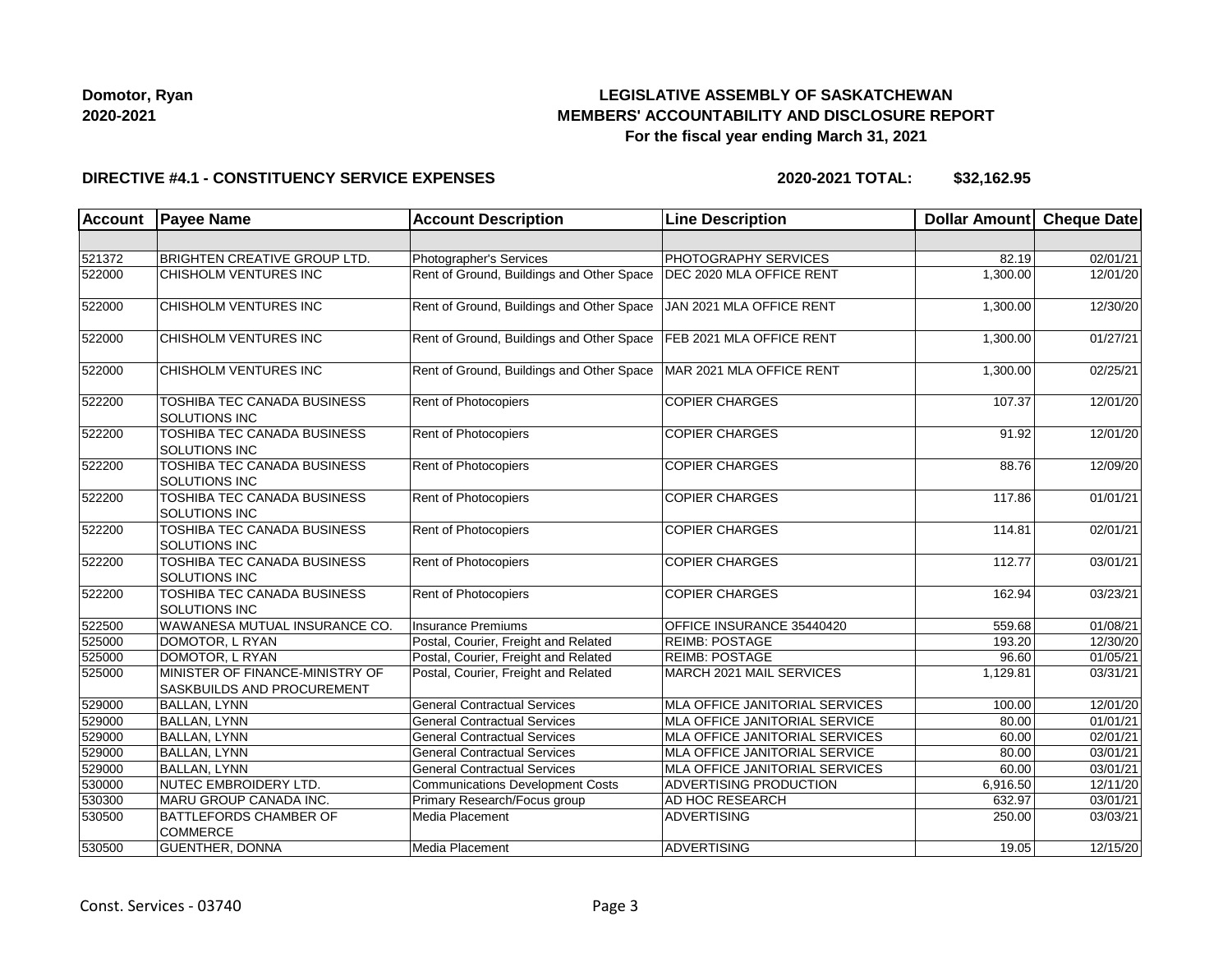# **LEGISLATIVE ASSEMBLY OF SASKATCHEWAN MEMBERS' ACCOUNTABILITY AND DISCLOSURE REPORT For the fiscal year ending March 31, 2021**

### **DIRECTIVE #4.1 - CONSTITUENCY SERVICE EXPENSES**

**2020-2021 TOTAL: \$32,162.95**

| <b>Account</b> | <b>Payee Name</b>                  | <b>Account Description</b> | <b>Line Description</b> | <b>Dollar Amount</b> | <b>Cheque Date</b>    |
|----------------|------------------------------------|----------------------------|-------------------------|----------------------|-----------------------|
|                |                                    |                            |                         |                      |                       |
| 530500         | <b>GUENTHER, DONNA</b>             | Media Placement            | <b>ADVERTISING</b>      | 27.00                | 01/20/21              |
| 530500         | <b>GUENTHER, DONNA</b>             | Media Placement            | <b>ADVERTISING</b>      | 27.00                | 03/01/21              |
| 530500         | <b>GUENTHER, DONNA</b>             | Media Placement            | <b>ADVERTISING</b>      | 27.00                | 03/20/21              |
| 530500         | JIM PATTISON BROADCAST GROUP       | Media Placement            | <b>ADVERTISING</b>      | 720.00               | 03/31/21              |
| 530500         | JIM PATTISON BROADCAST GROUP       | Media Placement            | <b>ADVERTISING</b>      | 720.00               | 03/31/21              |
| 530500         | <b>MERIDIAN SOURCE</b>             | Media Placement            | ADVERTISING             | 152.50               | 01/01/21              |
| 530500         | MERIDIAN SOURCE                    | Media Placement            | <b>ADVERTISING</b>      | 152.50               | 01/01/21              |
| 530500         | MERIDIAN SOURCE                    | Media Placement            | <b>ADVERTISING</b>      | 152.50               | 01/06/21              |
| 530500         | <b>MERIDIAN SOURCE</b>             | Media Placement            | <b>ADVERTISING</b>      | 152.50               | 02/01/21              |
| 530500         | <b>MERIDIAN SOURCE</b>             | Media Placement            | <b>ADVERTISING</b>      | 152.50               | 03/01/21              |
| 530500         | <b>MERIDIAN SOURCE</b>             | Media Placement            | <b>ADVERTISING</b>      | 152.50               | 03/03/21              |
| 530500         | <b>MERIDIAN SOURCE</b>             | Media Placement            | <b>ADVERTISING</b>      | 152.50               | 03/17/21              |
| 530500         | <b>PNG PRAIRIE NEWSPAPER GROUP</b> | Media Placement            | <b>ADVERTISING</b>      | 86.29                | 01/01/21              |
| 530500         | PNG PRAIRIE NEWSPAPER GROUP        | Media Placement            | ADVERTISING             | 123.72               | 01/01/21              |
| 530500         | PNG PRAIRIE NEWSPAPER GROUP        | Media Placement            | <b>ADVERTISING</b>      | 86.29                | 01/01/21              |
| 530500         | <b>PNG PRAIRIE NEWSPAPER GROUP</b> | Media Placement            | <b>ADVERTISING</b>      | 86.29                | 01/01/21              |
| 530500         | PNG PRAIRIE NEWSPAPER GROUP        | Media Placement            | <b>ADVERTISING</b>      | 145.29               | 01/01/21              |
| 530500         | PNG PRAIRIE NEWSPAPER GROUP        | Media Placement            | <b>ADVERTISING</b>      | 50.00                | 01/01/21              |
| 530500         | PNG PRAIRIE NEWSPAPER GROUP        | Media Placement            | <b>ADVERTISING</b>      | 169.08               | 01/01/21              |
| 530500         | PNG PRAIRIE NEWSPAPER GROUP        | Media Placement            | <b>ADVERTISING</b>      | 64.72                | 01/01/21              |
| 530500         | PNG PRAIRIE NEWSPAPER GROUP        | Media Placement            | <b>ADVERTISING</b>      | 190.24               | 01/13/21              |
| 530500         | <b>PNG PRAIRIE NEWSPAPER GROUP</b> | Media Placement            | ADVERTISING             | 144.29               | 01/20/21              |
| 530500         | <b>PNG PRAIRIE NEWSPAPER GROUP</b> | Media Placement            | <b>ADVERTISING</b>      | 67.20                | 01/20/21              |
| 530500         | PNG PRAIRIE NEWSPAPER GROUP        | Media Placement            | <b>ADVERTISING</b>      | 50.00                | $\overline{02/0}1/21$ |
| 530500         | PNG PRAIRIE NEWSPAPER GROUP        | Media Placement            | <b>ADVERTISING</b>      | 258.87               | 02/01/21              |
| 530500         | PNG PRAIRIE NEWSPAPER GROUP        | Media Placement            | <b>ADVERTISING</b>      | 50.00                | 02/01/21              |
| 530500         | <b>PNG PRAIRIE NEWSPAPER GROUP</b> | Media Placement            | <b>ADVERTISING</b>      | 86.29                | 02/01/21              |
| 530500         | PNG PRAIRIE NEWSPAPER GROUP        | Media Placement            | <b>ADVERTISING</b>      | 86.29                | 03/01/21              |
| 530500         | PNG PRAIRIE NEWSPAPER GROUP        | Media Placement            | <b>ADVERTISING</b>      | 50.00                | 03/01/21              |
| 530500         | PNG PRAIRIE NEWSPAPER GROUP        | Media Placement            | <b>ADVERTISING</b>      | 145.29               | 03/01/21              |
| 530500         | <b>PNG PRAIRIE NEWSPAPER GROUP</b> | Media Placement            | <b>ADVERTISING</b>      | 50.00                | 03/10/21              |
| 530500         | PNG PRAIRIE NEWSPAPER GROUP        | Media Placement            | <b>ADVERTISING</b>      | 86.29                | 03/10/21              |
| 530500         | PNG PRAIRIE NEWSPAPER GROUP        | Media Placement            | <b>ADVERTISING</b>      | 86.29                | 03/17/21              |
| 530500         | PNG PRAIRIE NEWSPAPER GROUP        | Media Placement            | <b>ADVERTISING</b>      | 185.29               | 03/24/21              |
| 530500         | PNG PRAIRIE NEWSPAPER GROUP        | Media Placement            | <b>ADVERTISING</b>      | 50.00                | 03/24/21              |
| 530500         | PNG PRAIRIE NEWSPAPER GROUP        | Media Placement            | <b>ADVERTISING</b>      | 86.29                | 03/25/21              |
| 530800         | ULTRA PRINT SERVICES LTD.          | Publications               | <b>NEWSLETTER</b>       | 1,234.90             | 03/09/21              |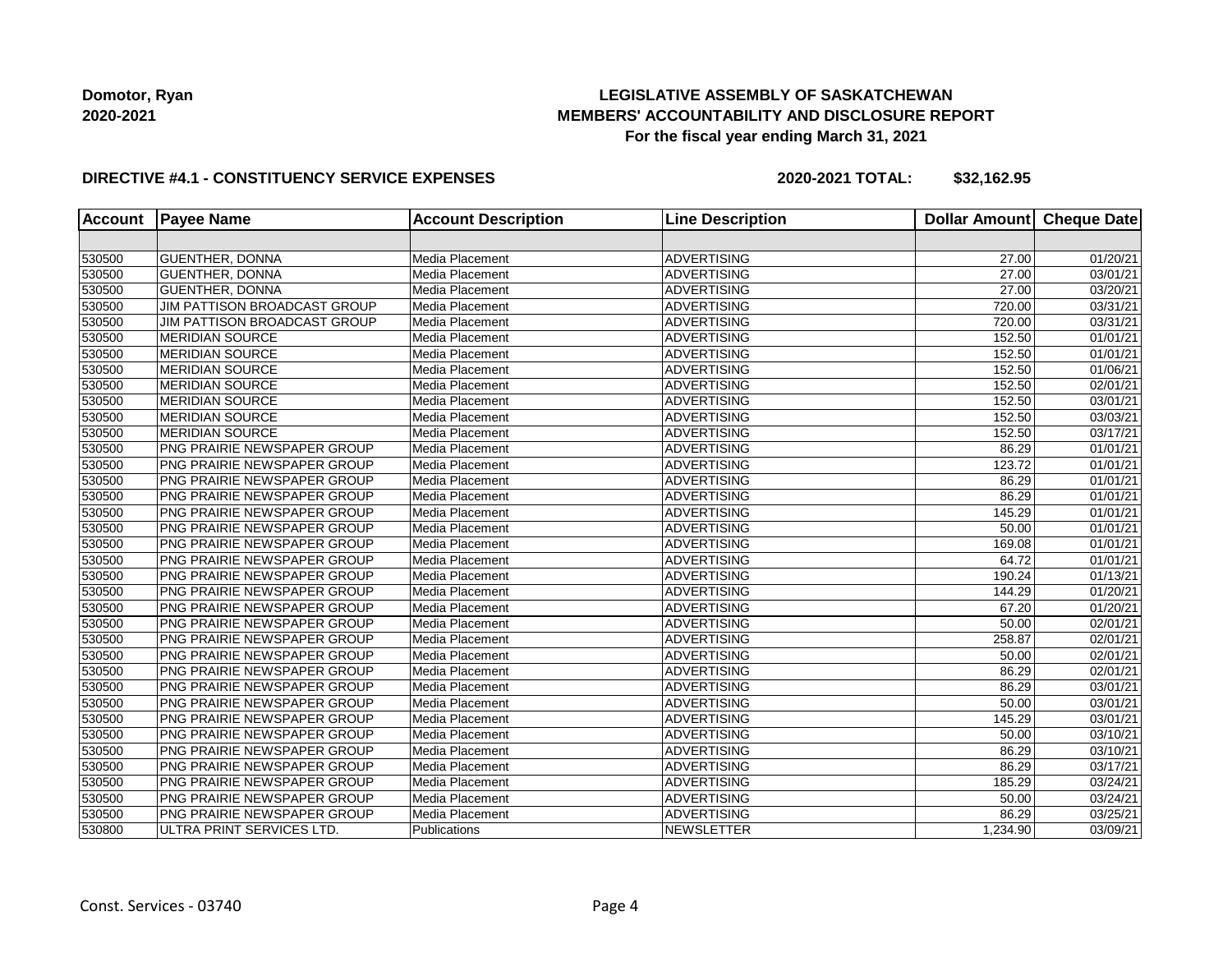# **LEGISLATIVE ASSEMBLY OF SASKATCHEWAN MEMBERS' ACCOUNTABILITY AND DISCLOSURE REPORT For the fiscal year ending March 31, 2021**

### **DIRECTIVE #4.1 - CONSTITUENCY SERVICE EXPENSES**

**2020-2021 TOTAL: \$32,162.95**

| <b>Account</b> | <b>Payee Name</b>                  | <b>Account Description</b>           | <b>Line Description</b>                       | Dollar Amount | Cheque Date |
|----------------|------------------------------------|--------------------------------------|-----------------------------------------------|---------------|-------------|
|                |                                    |                                      |                                               |               |             |
| 550100         | ULTRA PRINT SERVICES LTD.          | <b>Printed Forms</b>                 | LETTERHEAD/ENVELOPES/BUSINESS<br><b>CARDS</b> | 496.08        | 12/11/20    |
| 550200         | ULTRA PRINT SERVICES LTD.          | Books, Mags and Ref Materials        | <b>MAPS</b>                                   | 343.44        | 01/14/21    |
| 555000         | <b>BEEPLUS WORKPLACE SOLUTIONS</b> | Other Material and Supplies          | OFFICE SUPPLIES                               | 499.53        | 12/01/20    |
| 555000         | BEEPLUS WORKPLACE SOLUTIONS        | Other Material and Supplies          | OFFICE SUPPLIES                               | 175.83        | 12/01/20    |
| 555000         | BEEPLUS WORKPLACE SOLUTIONS        | Other Material and Supplies          | <b>OFFICE SUPPLIES</b>                        | 120.03        | 01/04/21    |
| 555000         | BEEPLUS WORKPLACE SOLUTIONS        | Other Material and Supplies          | OFFICE SUPPLIES                               | 165.94        | 03/01/21    |
| 555000         | <b>BEEPLUS WORKPLACE SOLUTIONS</b> | Other Material and Supplies          | <b>OFFICE SUPPLIES</b>                        | 182.26        | 03/01/21    |
| 555000         | BEEPLUS WORKPLACE SOLUTIONS        | Other Material and Supplies          | OFFICE SUPPLIES                               | 193.88        | 03/01/21    |
| 555000         | BEEPLUS WORKPLACE SOLUTIONS        | Other Material and Supplies          | <b>OFFICE SUPPLIES</b>                        | 52.93         | 03/02/21    |
| 555000         | BEEPLUS WORKPLACE SOLUTIONS        | Other Material and Supplies          | OFFICE SUPPLIES                               | 20.14         | 03/03/21    |
| 555000         | BEEPLUS WORKPLACE SOLUTIONS        | Other Material and Supplies          | OFFICE SUPPLIES                               | 11.65         | 03/05/21    |
| 555000         | <b>BEEPLUS WORKPLACE SOLUTIONS</b> | Other Material and Supplies          | OFFICE SUPPLIES                               | 588.30        | 03/11/21    |
| 555000         | DOMOTOR, L RYAN                    | Other Material and Supplies          | <b>REIMB: OFFICE SUPPLIES</b>                 | 27.05         | 12/28/20    |
| 555000         | DOMOTOR, L RYAN                    | Other Material and Supplies          | <b>REIMB: OFFICE SUPPLIES</b>                 | 26.63         | 12/30/20    |
| 555000         | DOMOTOR. L RYAN                    | Other Material and Supplies          | <b>REIMB: OFFICE SUPPLIES</b>                 | 39.41         | 02/01/21    |
| 555000         | DOMOTOR, L RYAN                    | Other Material and Supplies          | <b>REIMB: OFFICE SUPPLIES</b>                 | 67.69         | 02/02/21    |
| 555000         | DOMOTOR, L RYAN                    | Other Material and Supplies          | <b>REIMB: OFFICE SUPPLIES</b>                 | 43.29         | 03/17/21    |
| 555000         | DOMOTOR, L RYAN                    | Other Material and Supplies          | <b>REIMB: OFFICE SUPPLIES</b>                 | 25.20         | 03/31/21    |
| 555000         | <b>KELLY'S COMPUTER WORKS</b>      | Other Material and Supplies          | OFFICE SUPPLIES                               | 157.94        | 12/01/20    |
| 564300         | DOMOTOR, L RYAN                    | Computer Hardware - Exp.             | REIMB: TV/IPAD                                | 1,331.97      | 03/03/21    |
| 564300         | <b>KELLY'S COMPUTER WORKS</b>      | Computer Hardware - Exp.             | <b>COMPUTER HARDWARE</b>                      | 3,679.62      | 11/01/20    |
| 564600         | <b>KELLY'S COMPUTER WORKS</b>      | Computer Software - Exp              | <b>COMPUTER HARDWARE</b>                      | 676.28        | 11/01/20    |
| 565200         | DOMOTOR, L RYAN                    | Office Furniture and Equipment - Exp | <b>REIMB: PRINTER</b>                         | 99.88         | 12/08/20    |
| 565200         | DOMOTOR, L RYAN                    | Office Furniture and Equipment - Exp | REIMB: TV/IPAD                                | 573.84        | 03/03/21    |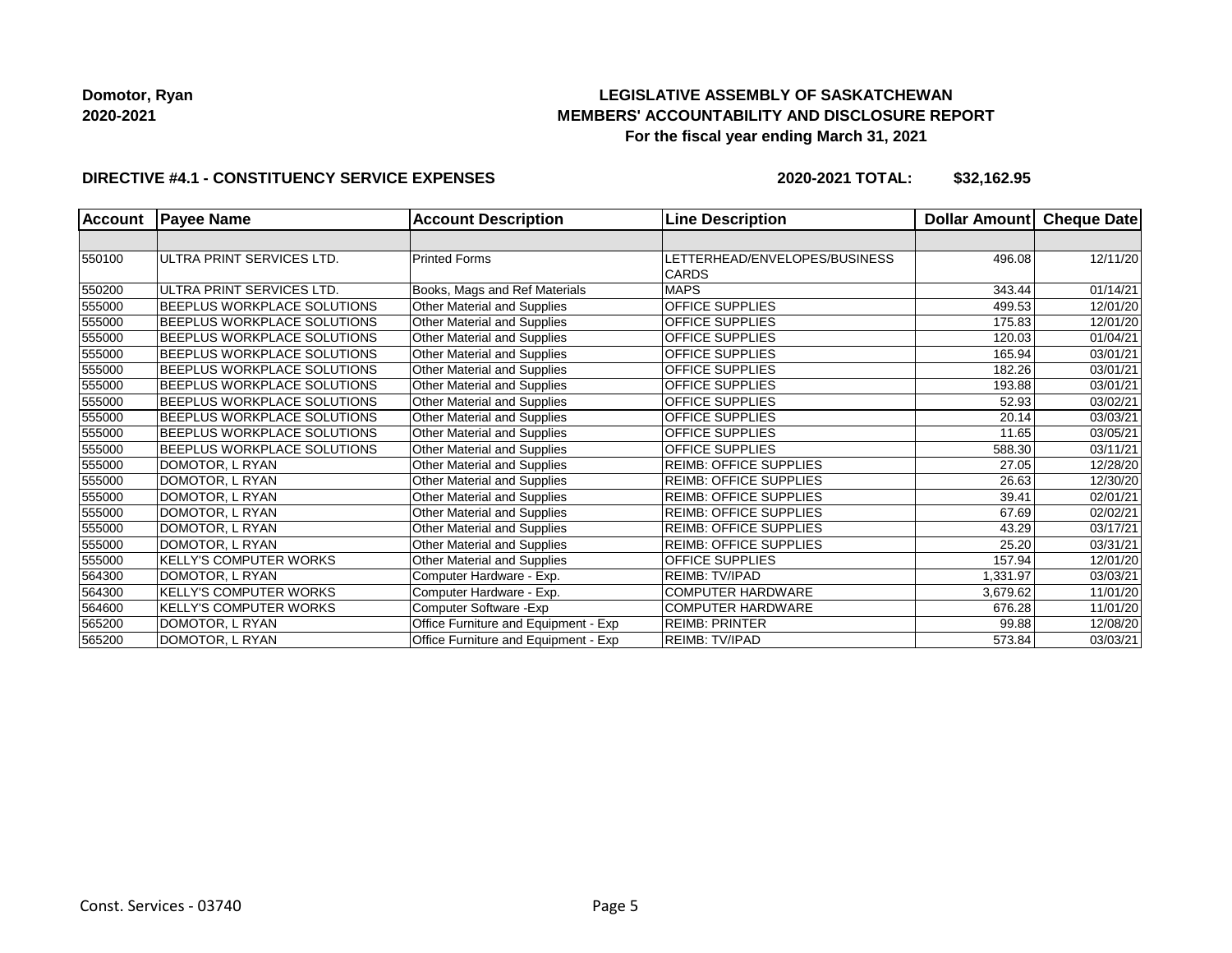# **LEGISLATIVE ASSEMBLY OF SASKATCHEWAN MEMBERS' ACCOUNTABILITY AND DISCLOSURE REPORT For the fiscal year ending March 31, 2021**

### **DIRECTIVE #6 - CONSTITUENCY ASSISTANT EXPENSES**

**2020-2021 TOTAL: \$23,969.17**

| <b>Account</b> | <b>Payee Name</b>        | <b>Account Description</b>                              | Dollar Amount | <b>Cheque Date</b> |  |
|----------------|--------------------------|---------------------------------------------------------|---------------|--------------------|--|
|                |                          |                                                         |               |                    |  |
| 513000         | <b>GALLON, JACKIE A.</b> | Out-of-Scope Permanent                                  | 1,632.00      | 11/10/20           |  |
| 513000         | <b>GALLON, JACKIE A.</b> | Out-of-Scope Permanent                                  | 2,040.00      | 11/24/20           |  |
| 513000         | <b>GALLON. JACKIE A.</b> | Out-of-Scope Permanent                                  | 2,040.00      | 12/09/20           |  |
| 513000         | <b>GALLON, JACKIE A.</b> | Out-of-Scope Permanent                                  | 2,040.00      | 12/22/20           |  |
| 513000         | <b>GALLON, JACKIE A.</b> | Out-of-Scope Permanent                                  | 2,040.00      | 01/06/21           |  |
| 513000         | <b>GALLON, JACKIE A.</b> | Out-of-Scope Permanent                                  | 2,040.00      | 01/20/21           |  |
| 513000         | <b>GALLON. JACKIE A.</b> | Out-of-Scope Permanent                                  | 2,040.00      | 02/03/21           |  |
| 513000         | <b>GALLON, JACKIE A.</b> | Out-of-Scope Permanent                                  | 2,040.00      | 02/17/21           |  |
| 513000         | <b>GALLON, JACKIE A.</b> | Out-of-Scope Permanent                                  | 2,040.00      | 03/03/21           |  |
| 513000         | <b>GALLON, JACKIE A.</b> | Out-of-Scope Permanent                                  | 2,040.00      | 03/17/21           |  |
| 513000         | <b>GALLON, JACKIE A.</b> | Out-of-Scope Permanent                                  | 2,040.00      | 03/30/21           |  |
| 513000         | <b>GALLON, JACKIE A.</b> | Out-of-Scope Permanent                                  | 917.17        | 04/09/21           |  |
| 519900         | None (Default)           | Change in Y/E Accrued Empl Leave<br><b>Entitlements</b> | 1,020.00      | 04/14/21           |  |